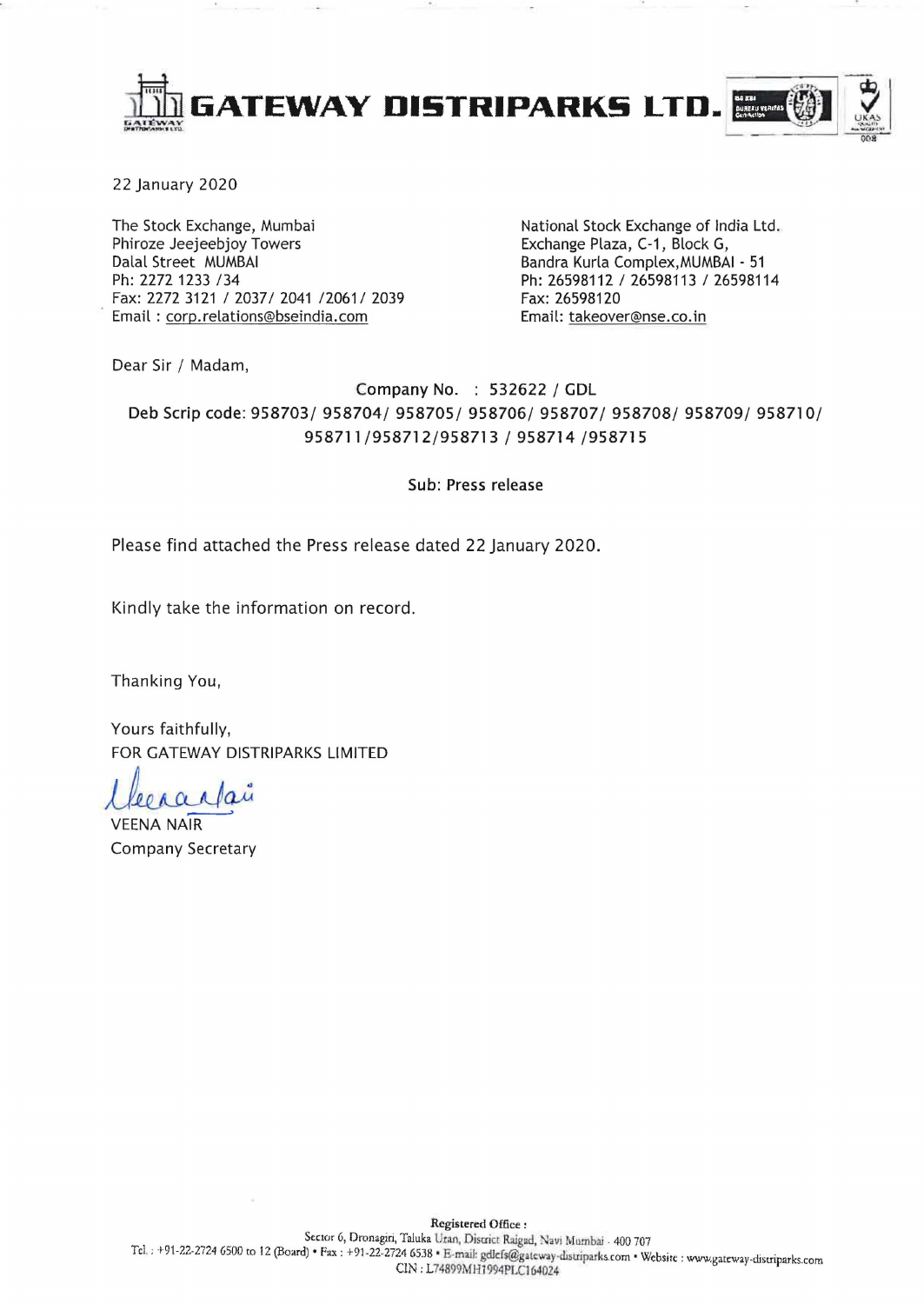## Gateway Distriparks Limited (GDL) registers 215% growth in revenue, EBITDA up by 279% in YTD Dec 2019 as against YTD Dec 2018

## **Highlights**

GDL entered into a share Purchase agreement on 27th Dec 2019 to sell shareholding in Snowman Logistics Limited for Rs. 295.9 Crores

 GDL sold entire stake in subsidiary company Chandra CFS in Chennai for INR 48.4 Crores in December 2019

GDL partly redeemed debentures of Rs. 50 Crores along with interest on January 20, 2020

GDL consolidated revenue increased by 215% to INR 1,005.4 Crores from INR 319.3 Crores for nine months ending 31st December 2019

GDL consolidated EBITDA increased by 279% to INR 261.5 Crores from INR 69.1 Crores for nine months ending 31st December 2019

GDL consolidated PBT and PAT hiked by 27% and 43% respectively for nine months ended 31st December, 2019

**Mumbai, 22nd January 2020:** During the quarter ended December 31, 2019, Gateway Distriparks Limited recorded consolidated Total Income of INR. 304.5 Crores as against INR 104.9 Crores for the same period in the previous year, registering a growth of 190%. Consolidated EBITDA increased by 210% to INR 66.1 Crores for the Q3 current year from INR 21.3 Crores in Q3 previous year. The increase is due to the consolidation of results as GDL increased its shareholding in GatewayRail. Consolidated PBT reduced by 26% to INR 14.4 Crores from INR 19.5 Crores. Consolidated PAT before minority increased to INR 16.4 Crores from INR 16.3 Crores in the Corresponding quarter of the previous year.

Gateway Rail Freight Limited recorded Total Income of INR 214 crores for the quarter as against INR 193.4 crores for the same period in the previous year. EBITDA increased to INR 45.2 Crores from INR 35.9 Crores. PBT increased to INR 19.8 crores from INR 17.7 crores and PAT increased to INR 19.3 Crores from Profit of INR 16.2 Crores in the corresponding quarter of the previous year.